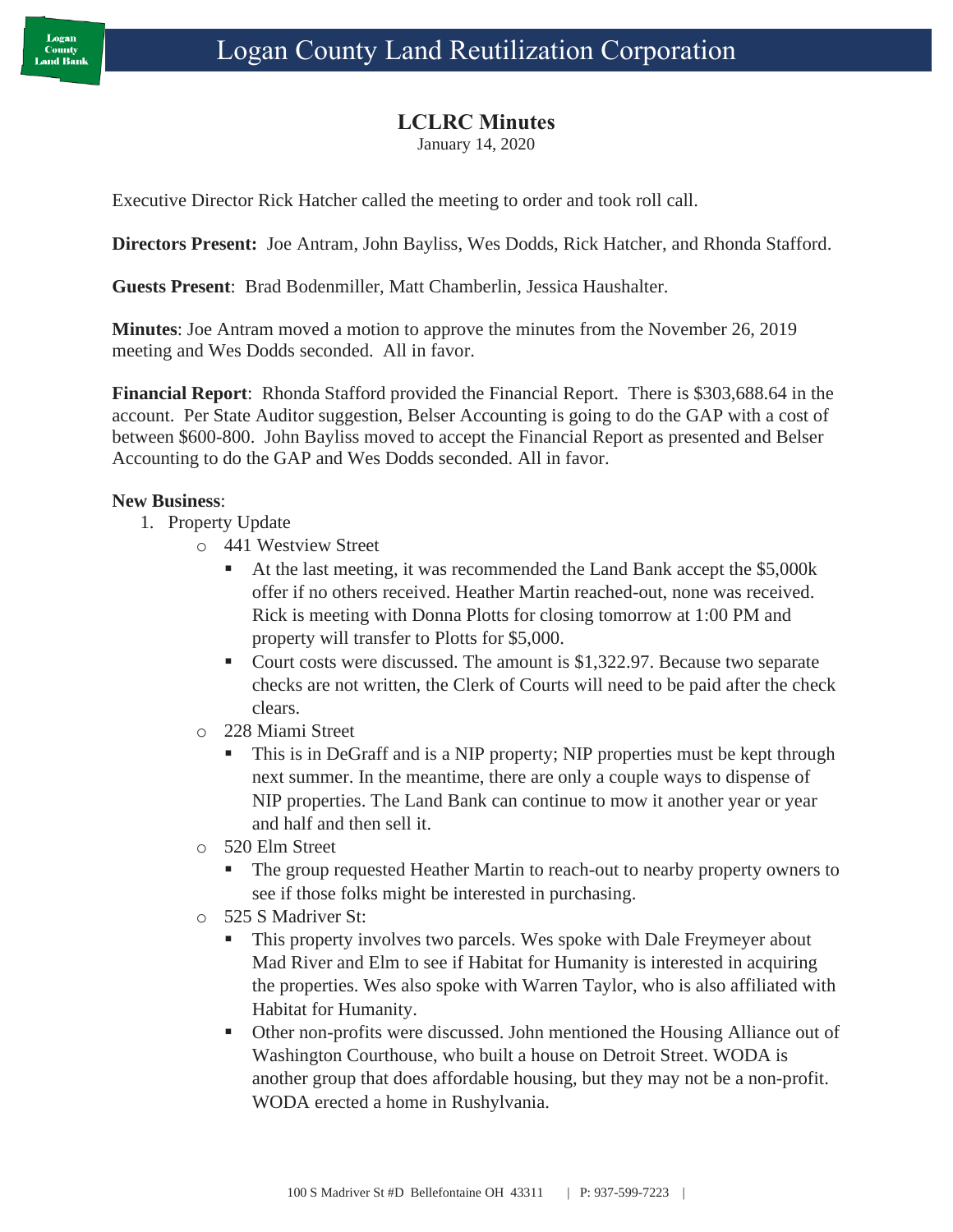## Logan County Land Reutilization Corporation

- The group requested Heather Martin reach-out to the organization Robert Bender was affiliated with at one time.
- o 432 Clark Avenue
	- No discussion.
- o NIP Properties generally
	- **EXECUTE:** Discussion occurred regarding tracking of NIP properties, when NIP limitations might be cleared. Discussion occurred with many believing it started in June or July 2018.
	- The group requested Heather Martin track when NIP limitations will clear.
- o 527 W Columbus Avenue
	- No discussion.
- o 111 Church Street
	- It was noted that Michael Idle had expressed interest in this property.
- o 495 Lima Street
	- The group requested Heather Martin reach-out to Becky Larabee to investigate why the property was brought to Land Bank's attention because the property is current on its taxes.
- o 305 N Oak Street
	- Jessica Haushalter: It looks like the process was started on this property.
- o Buyer Street
	- **Exercise Branch** Jessica Haushalter: No response to letter.
- o 315 W Harrison Street
	- Jessica Haushalter: No response to letter.
	- Rhonda Stafford: Someone came in wanting to make payments. They are going to pay \$400 a month. This started in December.
- o 250 Grove Street
	- This property is both mobile and real. The individual is believed to be deceased.
- o 560 Lima Street
	- This property includes a mobile.
- o 290 Bentz Avenue
	- There are three parcels that go together at this property.
- o Tracking
	- **•** Jessica Haushalter shared a spreadsheet of properties she has worked on since hiring. The closer to the top of the list, the further along in the process it is.
- o 168 N Sandusky Street
	- John Bayliss: The Village of Rushylvania has notified a landowner to cleanup a property.
	- Matt Chamberlain: We should search title and find-out if there is a mortgage or lien holders. The individual may be getting a letter from the Village and something from Prosecutor's Office.
	- Jessica Haushalter: Will do a 30-day letter and title search if no contact after 30 days.